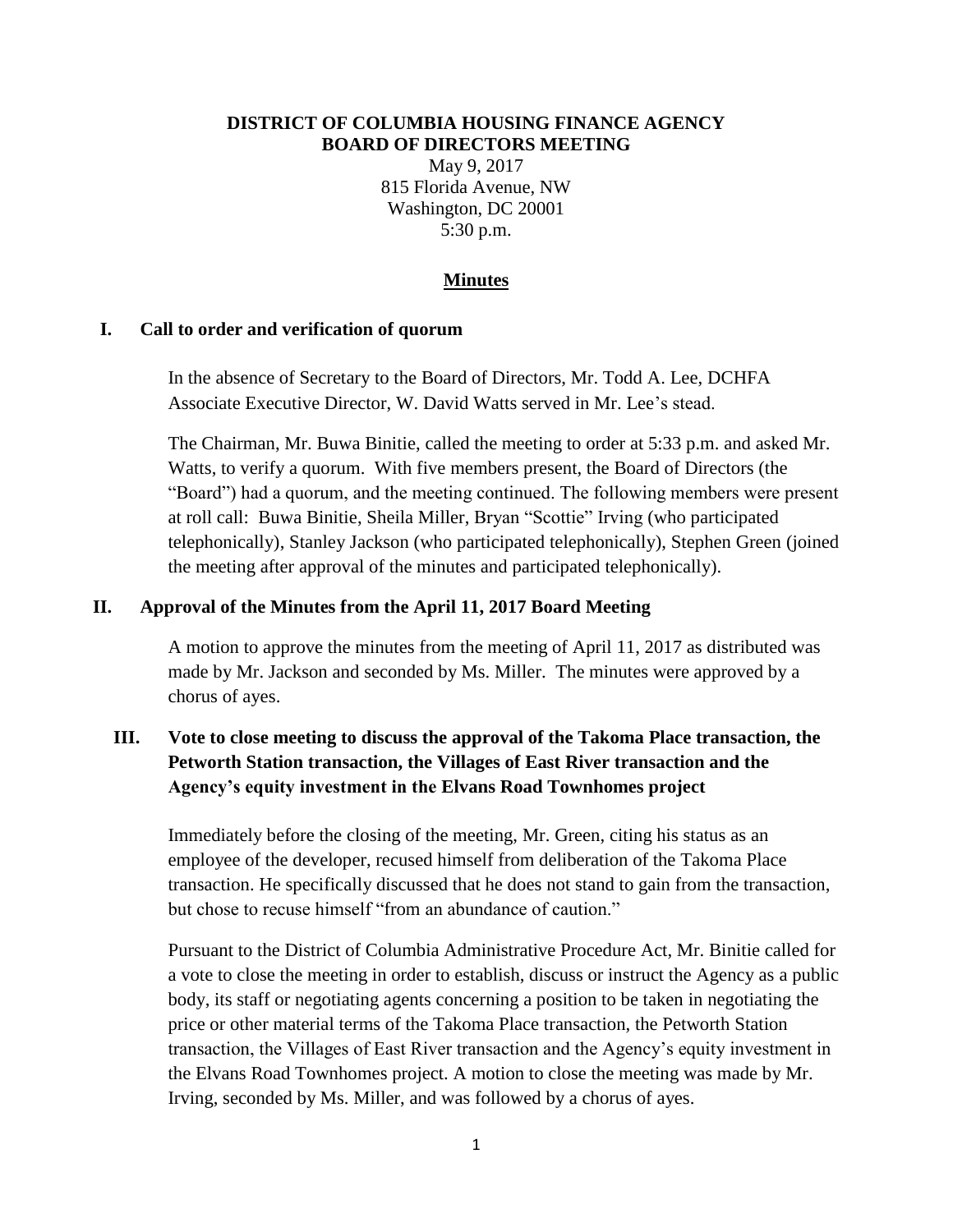The meeting was closed by unanimous consent at 5:43 p.m. and resumed at 6:27 p.m.

DCHFA Executive Director, Todd Lee joined the meeting telephonically during closed session, and remained present through adjournment.

## **VI. Consideration of DCHFA Eligibility Resolution No. 2017-10 for Petworth Station**

DCHFA Development Officer, Ms. Carrie Fischer presented the following information to the Board:

The Agency recommended approval and adoption of a DCHFA Eligibility Resolution for the Petworth Station transaction.

 The principal sponsor of this project is Petworth Station LP. The general partner is Petworth Station GP LLC. The 80% owner of the general partner Smith Petworth Station Investment LLC will manage the day-to-day decision making and operations of the sponsor. William C. Smith Company, Inc. will be the guarantor.

## **Additional members of the development team include:**

- o Stoiber + Associates as the architect of record;
- o WCS Construction as the general contractor;
- o And WC Smith will be the Management agent.
- The project, which is located in the Petworth neighborhood in Ward 4, consists of the acquisition and renovation and new construction of 78 unit apartment complex. The new construction component of the project will create an additional 10 units of housing at the project for a total unit count of 88 units.
- The 930, 940, 960 Randolph Street Tenant Association assigned the Development Rights to WC Smith. WC Smith acquired the property on March 29, 2017 and is seeking an eligibility resolution at this time in order to preserve the acquisition credits for the anticipated bond/4% Low Income Housing Tax Credit (LIHTC) financing of this Project.
- The total development cost of the project is approximately \$20.67 million or approximately \$235,000 per unit. The Sponsor plans to complete a substantial renovation and has estimated a gross construction budget of approximately \$9.1 million or \$103,000 per unit.
- Construction period is estimated to be 20 months.
- The Agency anticipates closing on this transaction in the Winter of 2017 or 2018.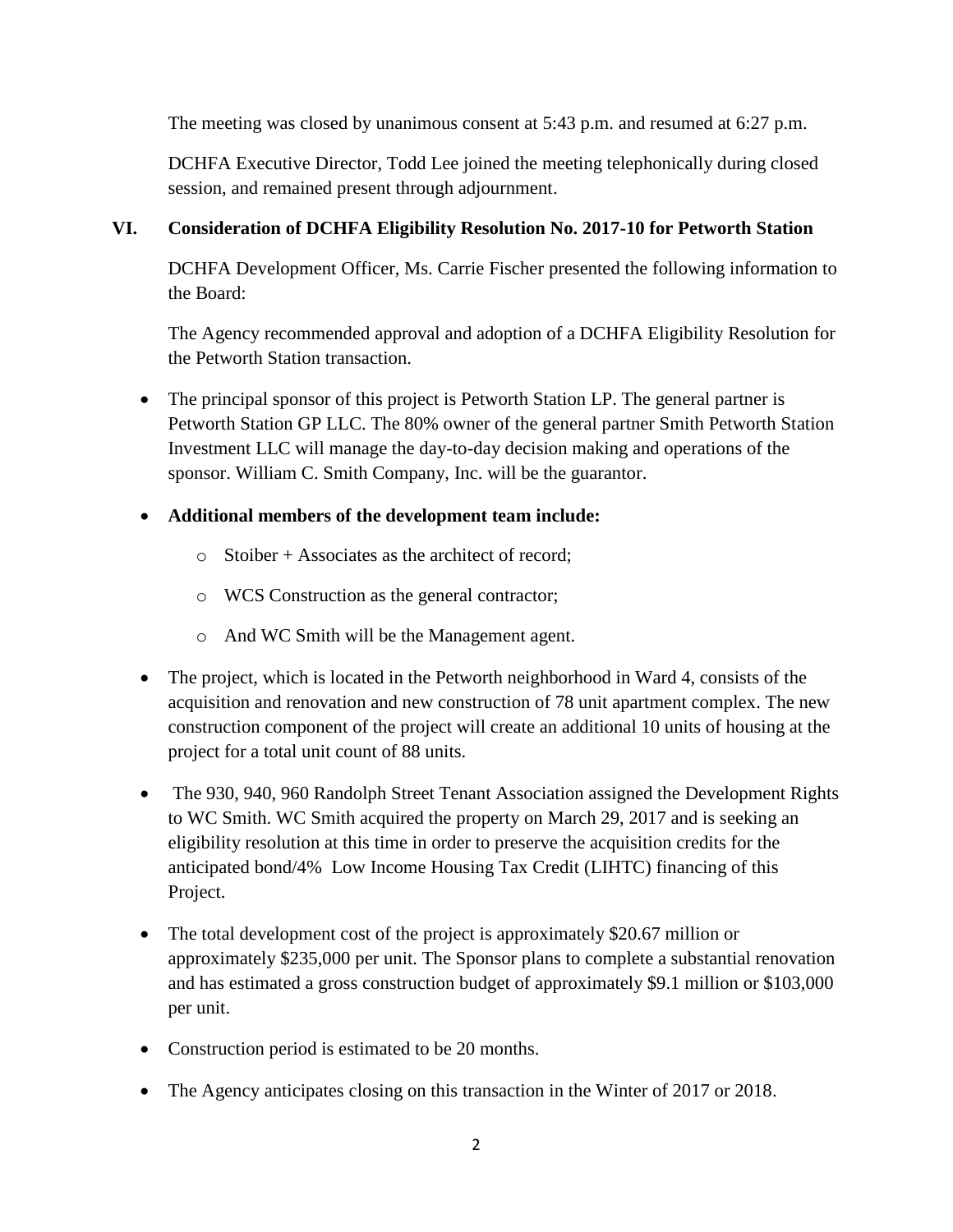# **Financing**

- The total development cost of the Project is approximately \$20.67 million and will be financed with tax exempt bonds, a loan from Department of Housing and Community Development (DHCD), proceeds from the syndication of the low income housing tax credits (LIHTCs), interim income and deferred developer fee.
- The Sponsor is still in the process of finalizing the financing structure and financing team, so staff has assumed a private placement and used estimated terms for underwriting purposes.
- The Sponsor has not yet selected an investor. Underwriting is based on a tax credit rate of \$0.96 per \$1.00 of credit, yielding an LIHTC equity contribution of \$6.21million.

## **The total capital stack is as follows:**

- \$10 million in DCHFA tax exempt bonds of which \$3.3 million are short-term bonds and \$6.7 million are long-term bonds.
- **56.21 million in equity raised through the syndication of LIHTCs.**
- \$7.02 million loan from DHCD Housing Production Trust Fund ("HPTF").
- **S149,000 in interim income.**
- \$559,461 in deferred developer fee.
- The Sponsor plans to submit an application for DHCD current Request for Proposals. DCFHA will not move forward with Stage III underwriting until all sources of funding have been secured.

## **Operating**

- 100% of the units will be set aside at the 60% Area Median Income (AMI) level for both bonds and tax credits.
- Based on the Development agreement rent increases for the current tenants will be in line with DC Rent Control.
- The Bedroom mix is as follows:
	- $\blacksquare$  26 efficiencies
	- 54 one bedroom units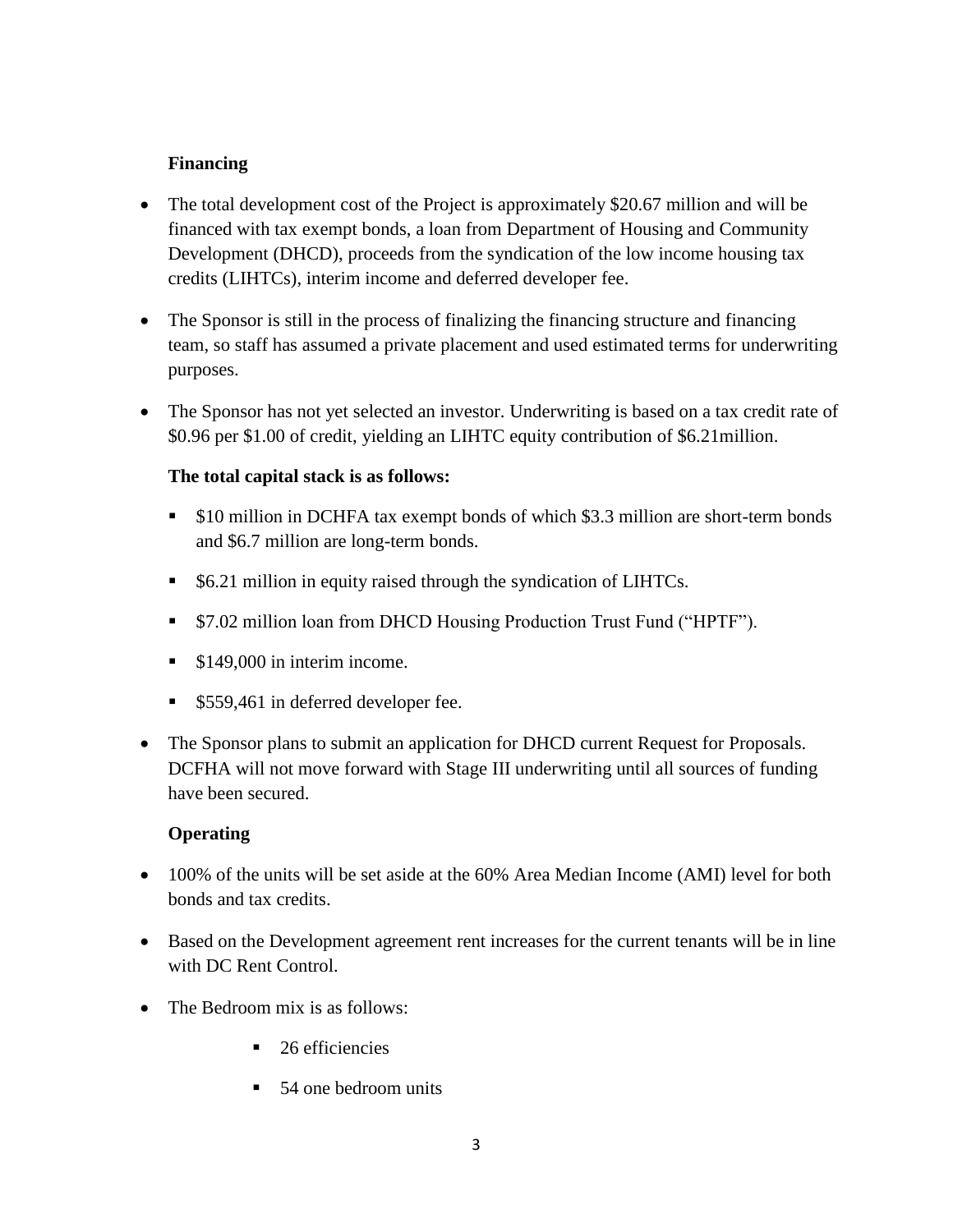- 6 two bedroom units
- 2 three bedroom units
- For a total of 88 units

## **Project Economics**

The projected gross potential rental revenue for the project is approximately \$1.09 million per year. DCHFA staff assumed a 5% vacancy on rental income and miscellaneous income for an effective gross income of approximately \$1.04 million. Total operating expenses are an estimated \$567,000 million or approximately \$6,400 per unit. The project's net operating income is \$476,000 and has a debt service coverage ratio of 1.15 in year one that increases over the 15 year analysis period.

Ms. Fischer then introduced Pam Askew, Senior Vice President of Affordable Housing Development at WC Smith.

Also in attendance: Clare McCabe- Sarra Mohamed, WC Smith; Juanita McKenzie, President of the Tenant Association at 930/940/960 Randolph Street.

Mr. Binitie stated for the record that the developer presented the Board with illustrations of the proposed development.

Mr. Binitie asked whether the developer applied for a loan with DHCD. Ms. Askew responded in the affirmative, adding that changes in DHCD's latest funding round provided "priority points" to the project. After inquiry on the nature of the development, Ms. Askew clarified that the project is a partial renovation. She then discussed the scope of construction with particular emphasis on upgrades in accessibility. She went on to discuss points awarded for below 30 % leveraging, (particularly 29%) leveraging of DHCD funding, and the scoring disadvantage of a project located in the Petworth neighborhood. She indicated that the project will not go "net-zero," but energy efficiency will be increased through a partnership with the DC Sustainable Energy Utility (DCSEU). Tenants will be responsible for electric utility, including energy consumed by small window air conditioner units, but the developer is exploring sources for payment assistance on that tenant-incurred expense. Rents will be reduced to reflect newly incurred utility expense to the tenants.

Mr. Binitie inquired on the number of tax credit units. Ms. Askew indicated that all but one unit that will be provided to on-site janitorial staff will qualify as a tax credit unit. All other units will be income qualified. Mr. Binitie asked whether underwriting was complete on income qualification. Ms. Askew indicated that per CohnReznick, the fact that "a person or two" has exceeded 60% AMI restriction does not prohibit reentry of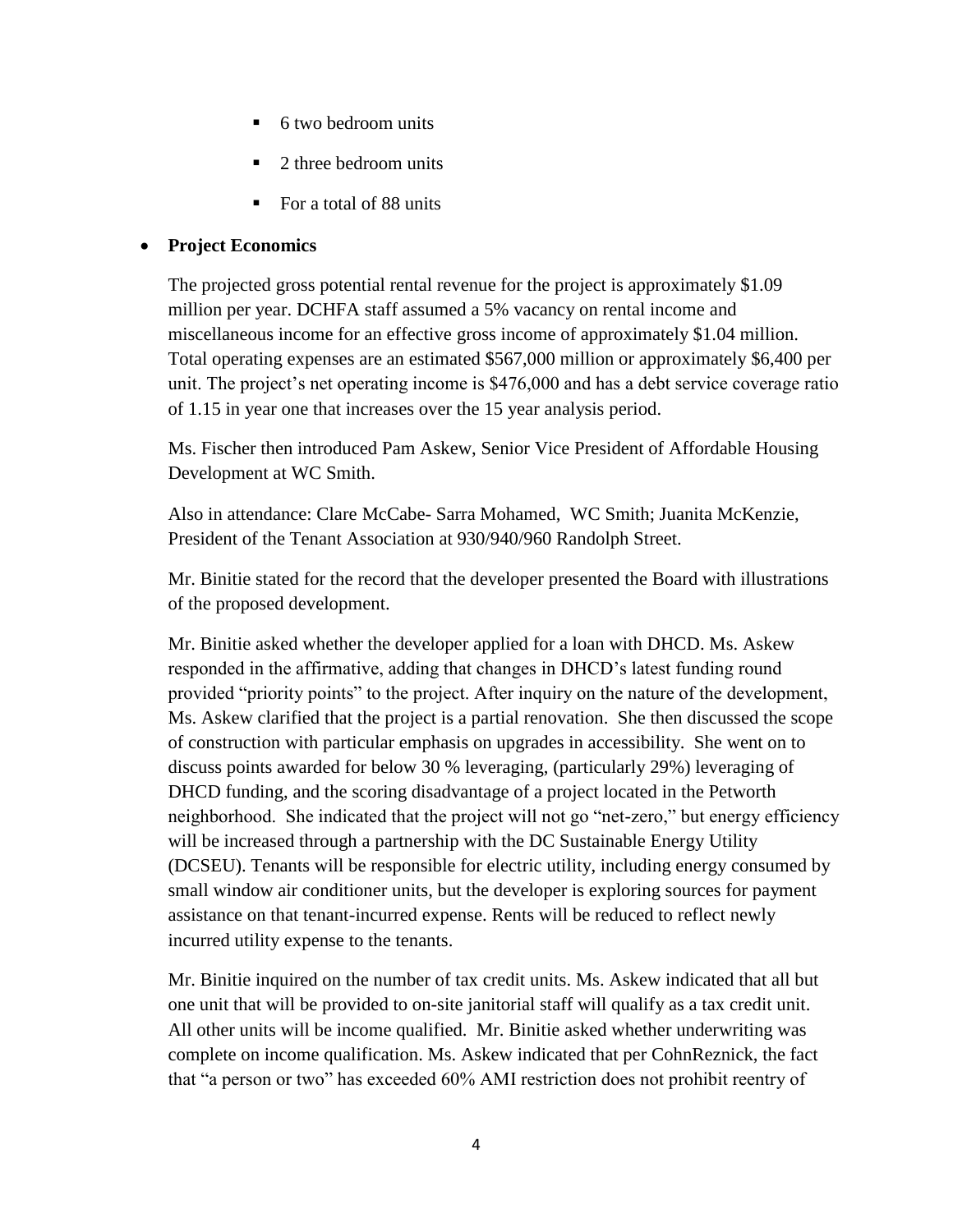those tenants under the LIHTC regime, so long as those individuals return to their units after renovation.

Mr. Binitie asked whether tenant-in-place renovation is occurring at the site. Ms. Askew responded in the negative. Mr. Binitie asked whether the residents are amenable to being relocated. Citing the presence of asbestos in the units, Ms. Askew answered in the affirmative. Ms. Askew discussed the presence of other WC Smith controlled developments in the area and that unity of control can provide lease term flexibility allowing for short term residency before return to the subject property. The developer will pay for rent differentials and moving costs, with special assistance to disabled and elderly tenants. She also discussed that the developer will honor a pre-existing agreement to maintain rents at \$550 and \$650 per month. She also indicated that due to the narrow timeframe between closing on DHCD financing and developer's desired commencement timeframe, there will likely be a, early "trickle" of relocations.

Mr. Binitie asked about the structure of ownership, which includes two related General Partners (GPs). Ms. McCabe responded that the GP has partners within it which have minority interest. Chris Smith and John Ritz of WC Smith make a determination of who will be the partners within that GP, which has a 20% share of ownership. There are some, perhaps, senior staff members at WC Smith that Mr. Smith and Mr. Ritz want to have ownership stake one of those partnerships. The second GP is wholly controlled by Chris Smith and John Ritz, and maintains 80% interest. WC Smith is the guarantor.

Mr. Binitie asked about the nature of WC Smith Mortgage. Ms. McCabe responded that it's a division of WC Smith that she (McCabe) runs, and through which she receives fees for loan servicing on the project.

In response to an inquiry from Mr. Binite about permanent supportive housing and after brief reference to income certification, Ms. Askew acknowledged the need to modify the project pro forma to reflect the requirements under the DHCD NOFA, and discussed coordination with social service providers to assist with the needs of several tenants.

Mr. Binitie asked whether fellow Board members had questions. Hearing none, Mr. Binitie called for a vote on the matter. A motion to approve the resolution was made by Ms. Miller and seconded by Mr. Jackson. Mr. Watts then took a roll call vote. All present members voted in the affirmative. The motion carried.

## **VII. Consideration of DCHFA Eligibility Resolution No. 2017-11 for the Villages of East River**

Carrie Fischer, DCHFA Development Officer, recommended approval and adoption of a DCHFA Eligibility Resolution for the Villages of East River transaction.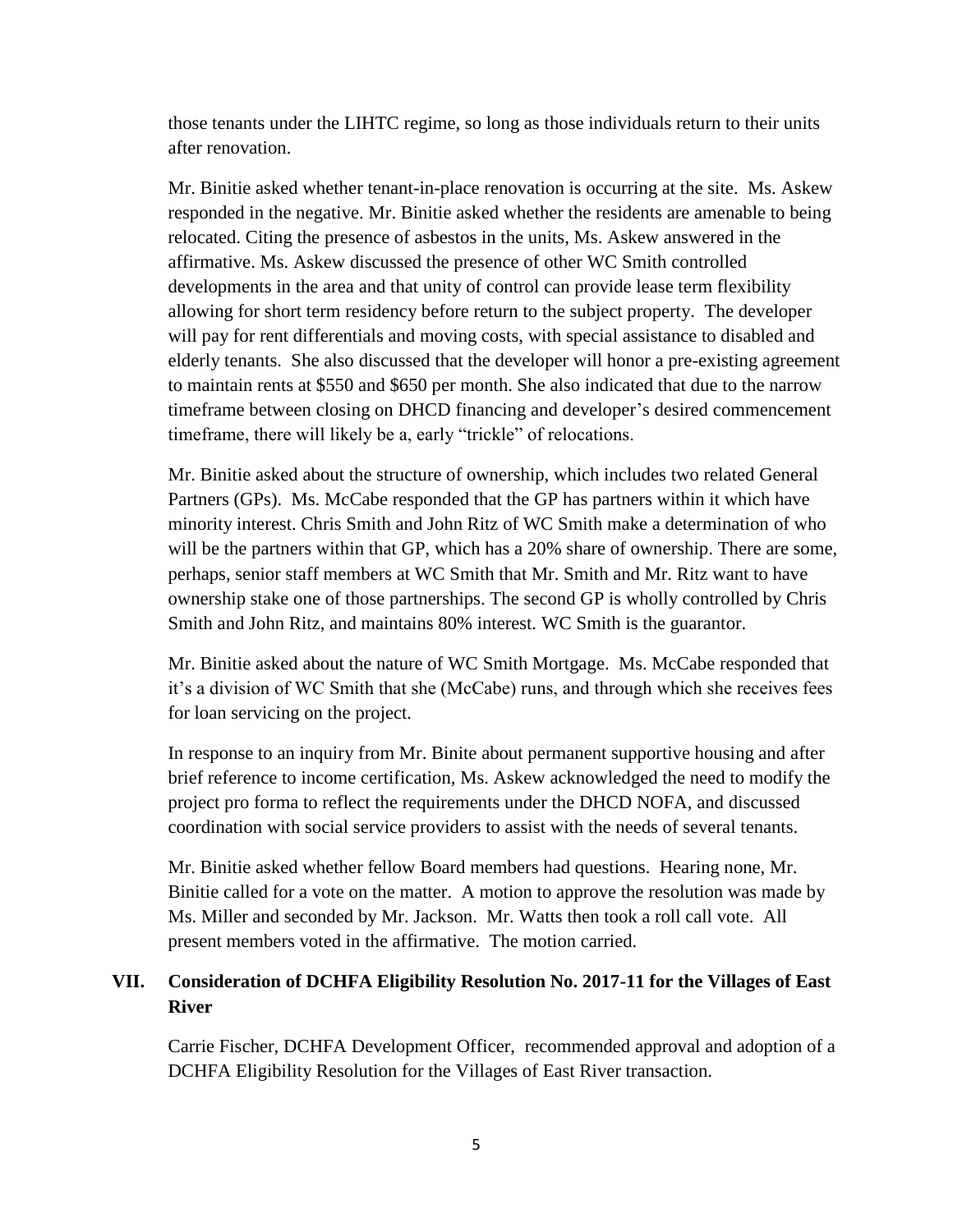- The principal sponsor of this project is **East River Preservation Partners LLC.** The general partner is **Southeast Ownership Group LLC, w**hich is a joint venture between National Housing Trust- Enterprise Preservation Corp or NHTE and IBF Development. NHTE and IBD Development will jointly and severally guarantee the project.
- **Additional members of the development team include:**
	- o Eagle Point Management as the Management agent
	- o The Sponsor has yet to select an architect or general contractor for the project
- The Project consists of 16 properties that are located in four clusters throughout ward 7  $\&$ 8 in Southeast Washington, DC and will include the acquisition and renovation of the 202 unit apartment project.
- The Positive Change Tenants Association assigned the Development Rights to the Sponsor. The Sponsor acquired the property on March 17, 2017 and is seeking an eligibility resolution at this time in order to preserve the acquisition credits for the anticipated bond/4% LIHTC financing of this Project.
- The total development cost of the project is approximately \$44 million or approximately \$218,000 per unit. The Sponsor plans to complete a substantial renovation and has estimated a gross construction budget of approximately \$20.3 million or \$101,000 per unit
- Construction period is estimated to be 16 months.
- We anticipate closing on this transaction in February 2019.

## **Financing**

- The total development cost of the Project is approximately \$44 million and will be financed with tax exempt bonds, a loan from DHCD, proceeds from the syndication of (LIHTCs), interim operating income and deferred developer fee.
- The Sponsor is still in the process of finalizing the financing structure and financing team, but staff underwrote this project based on a term sheet from Citibank.
- Underwriting is based on a tax credit rate of \$0.96 per \$1.00 of credit, yielding an LIHTC equity contribution of \$13.6 million.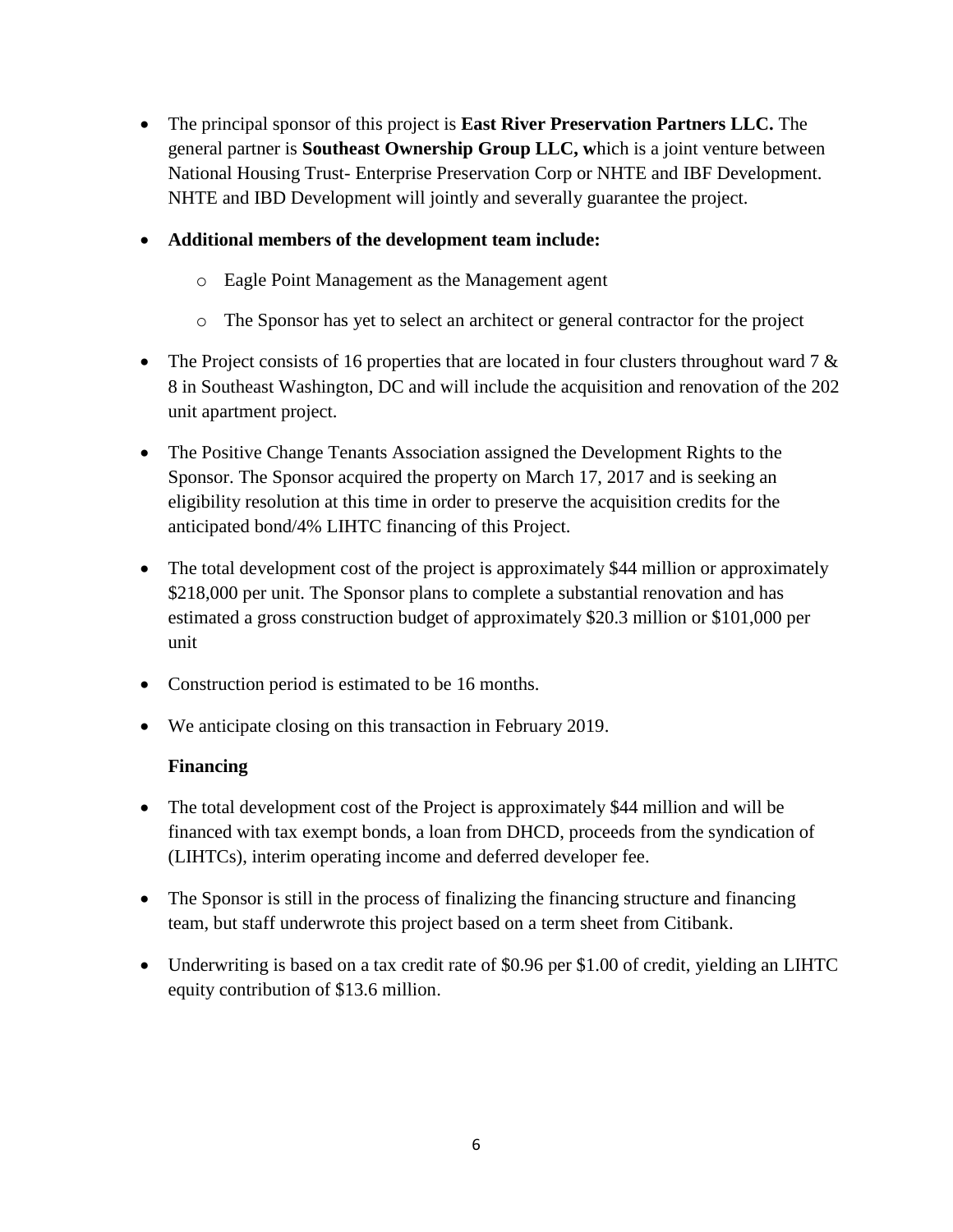## **The total capital stack is as follows:**

- \$22 million in DCHFA tax exempt bonds of which \$14.1 million are short-term bonds and \$7.9 million are long-term bonds and.
- **S**13.6 million in equity raised through the syndication of LIHTCs.
- \$21 million loan from DHCD Housing Production Trust Fund ("HPTF").
- **S486,000 in interim income.**
- \$878,000 in deferred developer fee.
- The Sponsor plans to submit an application for DHCD Request for Proposals in the next funding round assumed to be in the fall of 2017. DCFHA will not move forward with Stage III underwriting until all sources of funding have been secured.
- **Operating**
- 100% of the units will be set aside at the 60% AMI level for both bonds and tax credits.
- Based on the Development agreement rent increases for the current tenants will be in line with DC Rent Control.
- The Bedroom mix is as follows:
	- 74 one bedroom units
	- 128 two bedroom units
	- For a total of 202 units

## **Project Economics**

The projected gross potential rental revenue for the project is approximately \$2.18 million. DCHFA staff assumed a 7% vacancy on rental income and miscellaneous income for an effective gross income of approximately \$2.09 million. Total operating expenses are an estimated \$1.45 million or approximately \$7,200 per unit. The project's net operating income is \$493,000 and has a debt service coverage ratio of 1.20 in year one that decreases starting in year 7 of the 15 year analysis period.

Ms. Fischer introduced the following members of the development team:

Rob Richardson, President, IBF Development; Kevin White, VP, NHT Enterprise; David Dyson, Board Member, Positive Change Tenants Association; Tierni Orendoff, Insight Group, who is a consultant on the project.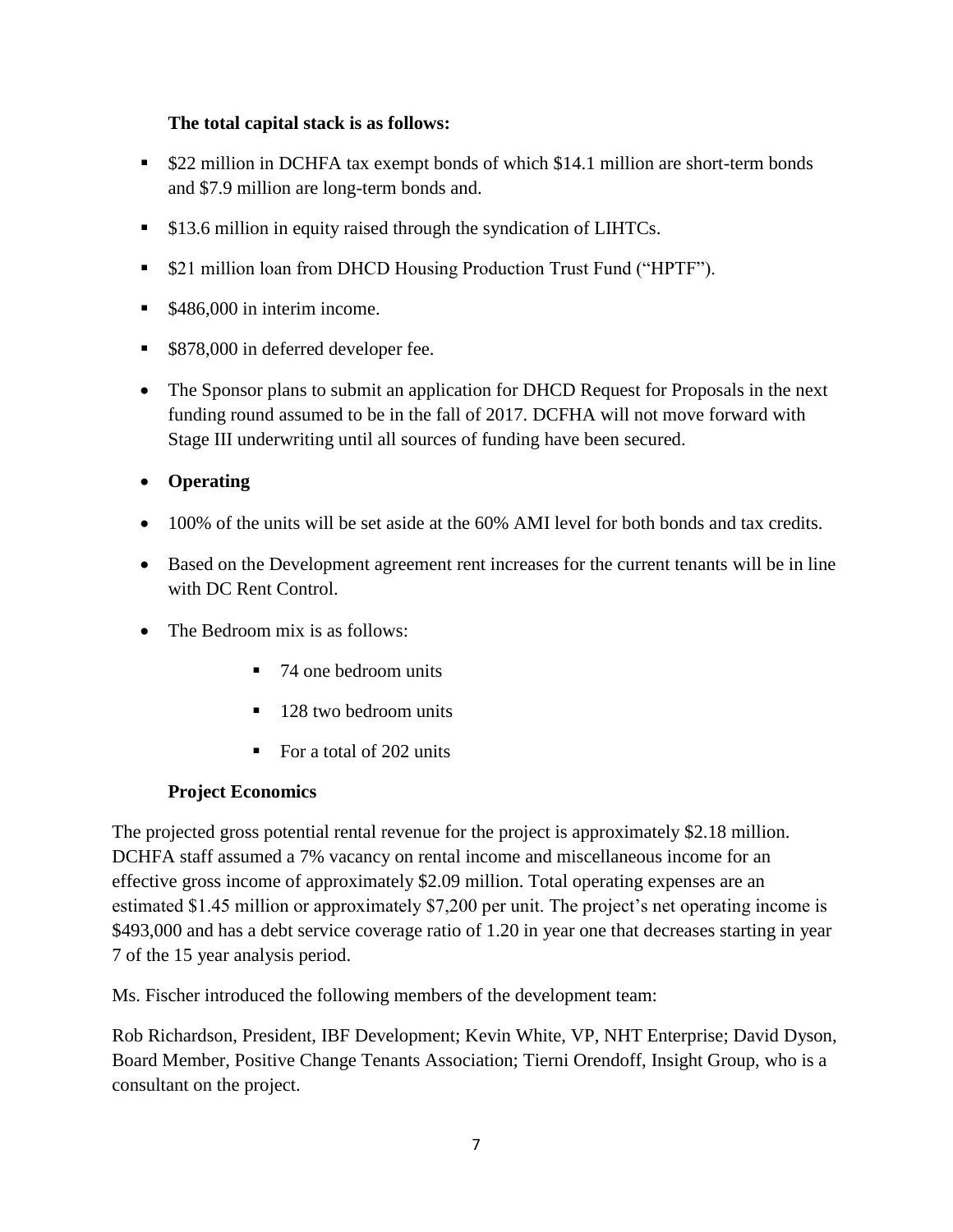Mr. Binitie commented on the multi-structured nature of the property, and asked why the developer decided to attempt development of the property type. Mr. Richardson explained that the property was "pre-bundled" in the year 2000. He then discussed the process by which the tenants selected the developer and the problems presented with the building structure. He also discussed Eagle Point's responsiveness related to property management issues.

Mr. Binitie asked for confirmation of 100% income qualification. Mr. Richardson indicated that the previous owner improperly maintained files, and the developer is in the process of recertifying tenant income.

Mr. Binitie asked whether the project, which applied for DHCD funding, is within its updated notice of funding availability (NOFA) guidelines. Mr. Richardson responded in the affirmative.

Mr. Binitie inquired on the developer's operating expenses and renovation costs per unit. Mr. Richardson indicated that the project is within its funding threshold.

Mr. Binitie inquired on the extent of required tenant relocation. Mr. Richardson responded that no in-place renovation will occur, and seven currently vacant units will provide temporary relocation space. He also discussed the need for additional off-site relocation units. Mr. Binitie asked whether his verbal description of affairs constituted the relocation plan. Ms. Fischer interjected, stating that specific details of the relocation plan are under current development. Mr. Richardson added that a relocation schedule has been developed taking into account the six week per building renovation schedule.

Mr. Jackson asked whether an increase of the relocation radius from two to five miles takes into consideration pre-existing proximity of children to their neighborhood schools. Mr. Richardson responded that existing area vacancies will allow the developer to avoid extending the radius to 5 miles.

Mr. Binitie asked whether the developer will re-approach HUD for additional mark to market funding. Mr. Richardson responded that one of the buildings currently has a Section 8 contract on it with 18 units that currently extend through the year 2022. Mr. Binitie inquired on a plan to address the pending expiration of that contract in five years. Mr. Richardson indicated developer's intent to extend the contract. Mr. Binitie asked whether reapplication would occur in the short term or at expiration. Mr. Richardson indicated that developer did not plan to reapply in the near term, but expressed openness to doing so. Mr. White concurred, and referenced pending consultation with the tax credit investor on the matter. Mr. Binitie inquired on the impact of a loss in revenue from the expiration of the HAP contract. Ms. Fischer responded that the net loss in annual rent would total approximately \$14,000. Mr. Binitie then inquired on the impact in debt service coverage ratio. Ms. Fischer indicated the elimination of the HAP contract would result in a ratio of 1.15 in years 1-11, and below 1.15 in years 11-15.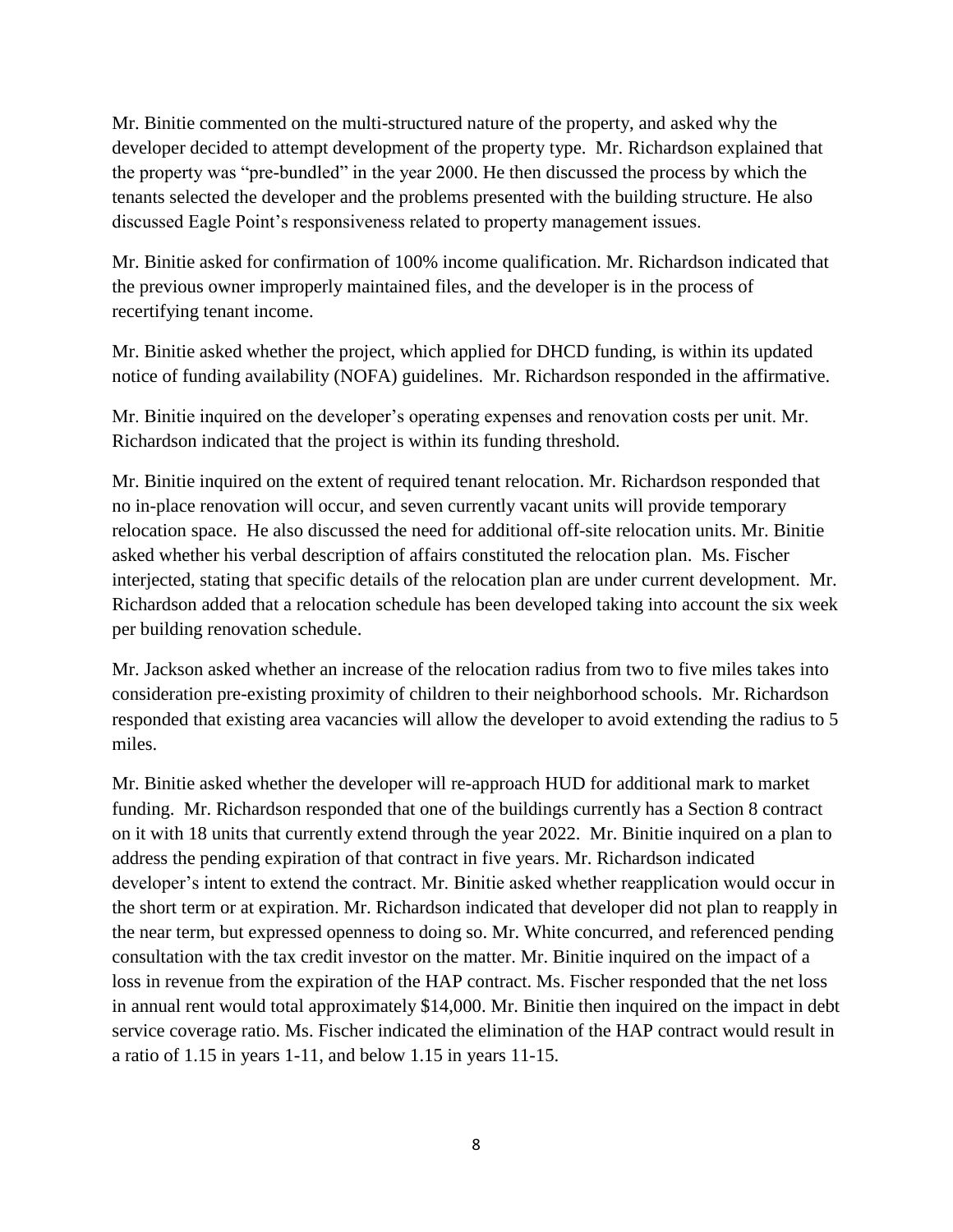Mr. Irving inquired on whether the management company at one of the developer's sites will manage the subject development. Mr. Richardson answered affirmatively, and discussed the cost savings of employing a company that operates close to the subject property.

Mr. Binitie called for a vote on the matter. A motion to approve the resolution was made by Mr. Irving and seconded by Ms. Miller. Mr. Watts then took a roll call vote. All present members voted in the affirmative. The motion carried.

# **IV. Consideration of DCHFA Eligibility Resolution No. 2017-09 for the Takoma Place Apartments.**

Mr. Green left the meeting, and was asked by Mr. Lee to return to the meeting for closed session with the Board's legal counsel. He agreed.

DCHFA Development Analyst, Mr. Bobvala Tengen presented the following information to the Board:

DCHFA Eligibility Resolution for Takoma Place Apartments transaction is for an amount not to exceed \$15.4 million.

- The principal developer and Sponsor of the project is NHP Foundation. Additional members of the development team include Hamel Builders as the General Contractor, Studio K Architecture as the Architect of Record and Winn Residential as the Management Agent.
- The Project will be located at 6676 Georgia Avenue NW in the Brightwood neighborhood of Washington, DC and will consist of the acquisition and rehabilitation of seven garden style apartments containing a total of 105 units.
- The Takoma Place Tenants Association assigned the Development Rights to the Sponsor. The Sponsor acquired the property on March 14, 2017 and is seeking an eligibility resolution at this time in order to preserve the acquisition credits for the anticipated bond/4% LIHTC financing of this Project.
- The total Project development cost will be approximately \$33.2 million (approximately \$316,000 per unit). The Sponsor plans to complete a substantial renovation and has estimated a gross construction budget of approximately \$9 million or \$86,001 per unit.

# **Construction**

• Construction period is estimated to be 14 months.

We anticipate closing on this transaction in March 2018.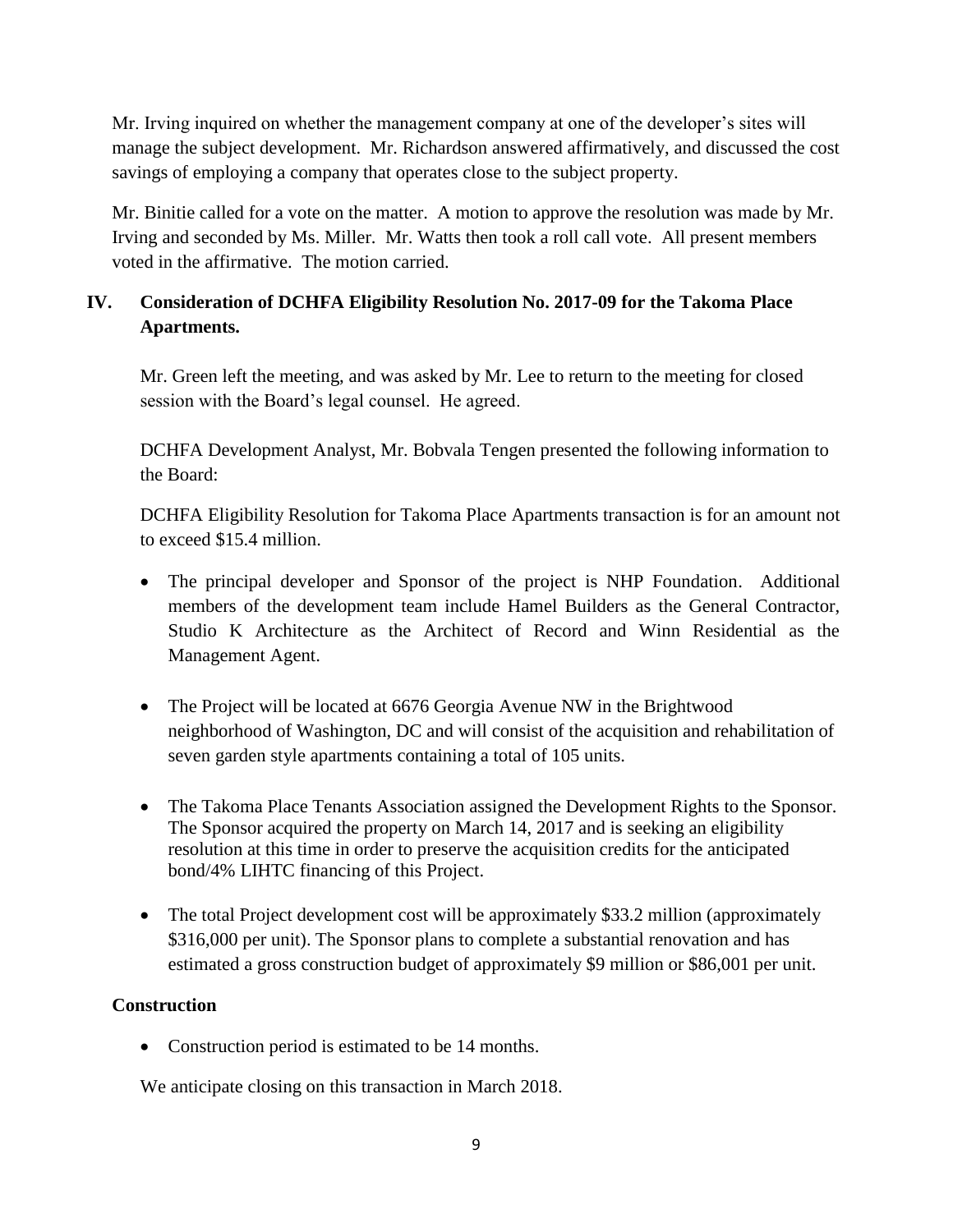# **Financing**

- The total Project development cost of approximately \$33.2 million will be financed with short term and long term tax exempt obligations, a subordinate loan from the DC Department of Housing and Community Development (DHCD), LIHTC equity and deferred developer fee.
- The investor, R4, capital is anticipate to purchase tax credits at a rate of \$0.95 per \$1.00 of credit yielding a LIHTC equity contribution of \$9.2 million
- The Sponsor has received a letter of commitment for acquisition financing in an amount not to exceed 13,712,505. The Sponsor expects to close on the DHCD financing in July 2017.

The capital stack is as follows:

- \$15.4 million in tax exempt obligations, \$6.3 million in short term obligations and \$9.1 million in long term obligations
- \$9.2 million in equity raised through syndication of LIHTCs
- \$13.5 million in loan from DHCD Housing Production Trust Fund
- \$662,351 in deferred developer fee
- Operating Income \$352,259
- Existing Reserves \$443,066

#### On the operating side

100% of the incoming producing units will be set aside for households at or below 60% of AMI for both bonds and tax credits.

With respect to the Program

- The bedroom mix is as follows
	- o 4 one bedroom units
	- o 101 two bedroom units

## **Project Economics**

The projected gross potential revenue for the project is \$1,606,416. DCHFA staff assumed a 5% vacancy for an effective gross income of 1,556,168. Total operating expenses of \$872,452 or approximately \$8,300 per unit. The project's net operating income is \$683,716 and has a debt service coverage ratio of 1.15 that increases during the 15 year analysis period.

Ms. Fischer then introduced Mansur Abdul-Malik with the NHP Foundation, Mr. Elliot Hampton, President of the Tenant Association of Takoma Place Apartments; Mr. Alphonso Lewis, Vice President of the Tenant Association of Takoma Place Apartments; Mr. Oscar Maccio of Hamel Builders.